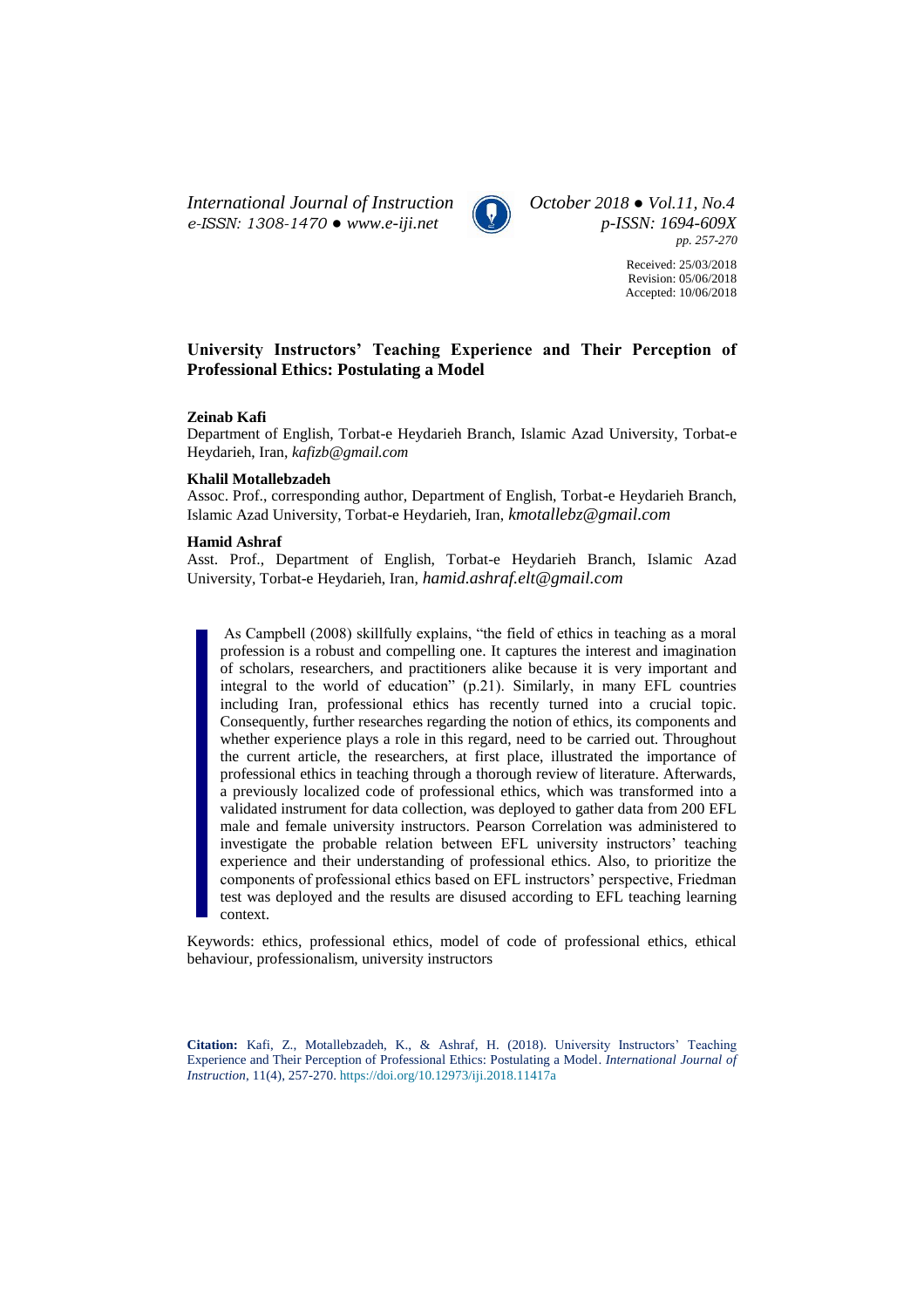## **INTRODUCTION**

How far we teachers reflect on our ethical behavior when performing our varied teaching responsibilities? Are teachers familiar with the varied aspects of professional ethics to which they are expected to be committed? Giving reference to these issues along with many other ethical dilemmas in teaching, it seems logical to shed light on some of the aspects of professional ethics regarding the realm of teaching. Accordingly, it may sound wise, cautious and aware enough to quote the critical questions and thought-provoking ideas of Freeman (2000) to ponder upon the notion of ethics prior to any other aspect of the current study: "What does a good teacher do when faced with kinds of ethical dilemmas? Where do teachers turn when the personal character and morality developed in their youth prove inadequate in the workplace? As teachers claim increased levels of professionalism, they would do well to rely on their professional codes of ethical conduct, for, like others who call themselves professionals, they need these indispensable guideposts when they face difficult situations in the pluralistic and secular world of work. Offering tomorrow's teachers, instruction in professional ethics is critical if we are to prepare them to face the increasingly intense scrutiny that comes with accountability, autonomy, and professional recognition" (Freeman, 2000, p. 2). Additionally, when it comes to the vitality of ethics in education, one can give reference

to quality teaching as one of the stepping stones of professionalism, which has been raised by many language practitioners and it is obvious and generally accepted that "quality education is dependent on teachers – the single most important school-based factor in students education success" (Santoro, 2012, p.2) and needless to say that an ethics code would do a great deal of this quality teaching.

As typically understood, teaching reflects the intentional effort to influence another human being for the good rather than for the bad" (Hansen, 2001b, p. 828, as cited in Campbell, 2008, p. 7). Consequently, many researchers including Campbell (2000) emphasize the importance of providing codes in the way that they "can provide important and useful guidelines regarding ideals, behaviors and decisions" (Beck & Murphy, 1994, p. 9). Elsewhere in the article, she gives reference to Haynes (1998) saying that codes do provide guidelines to the implementation of ethical values. And she also calls on the idea presented by Lovat (1998) that the endorsement of an ethical code would signal a new maturity for the profession. An overall perspective which is repeatedly observable in her paper is that "teachers ought to seriously engage in teaching as an ethical practice" (Hostetler, 1997, p. 205). In her following article in 2008, Campbell asserts that since teaching is a moral activity, it calls for attention to teachers' conduct, character, perceptions, judgment, and understanding (Hanson, 2001).

Following the same pattern of thought, Freeman (2000, p. 2) provides further proof for the vital existence of an ethics code through applying Kipnis (1986) words on adherence to a code of ethics which is, in fact, one of the important characteristics that differentiates professions from other occupations. He asserts that professionals who know how to "do ethics" think systematically when they face difficult moral decisions. (Nash, 1996; Strike & Ternasky, 1993).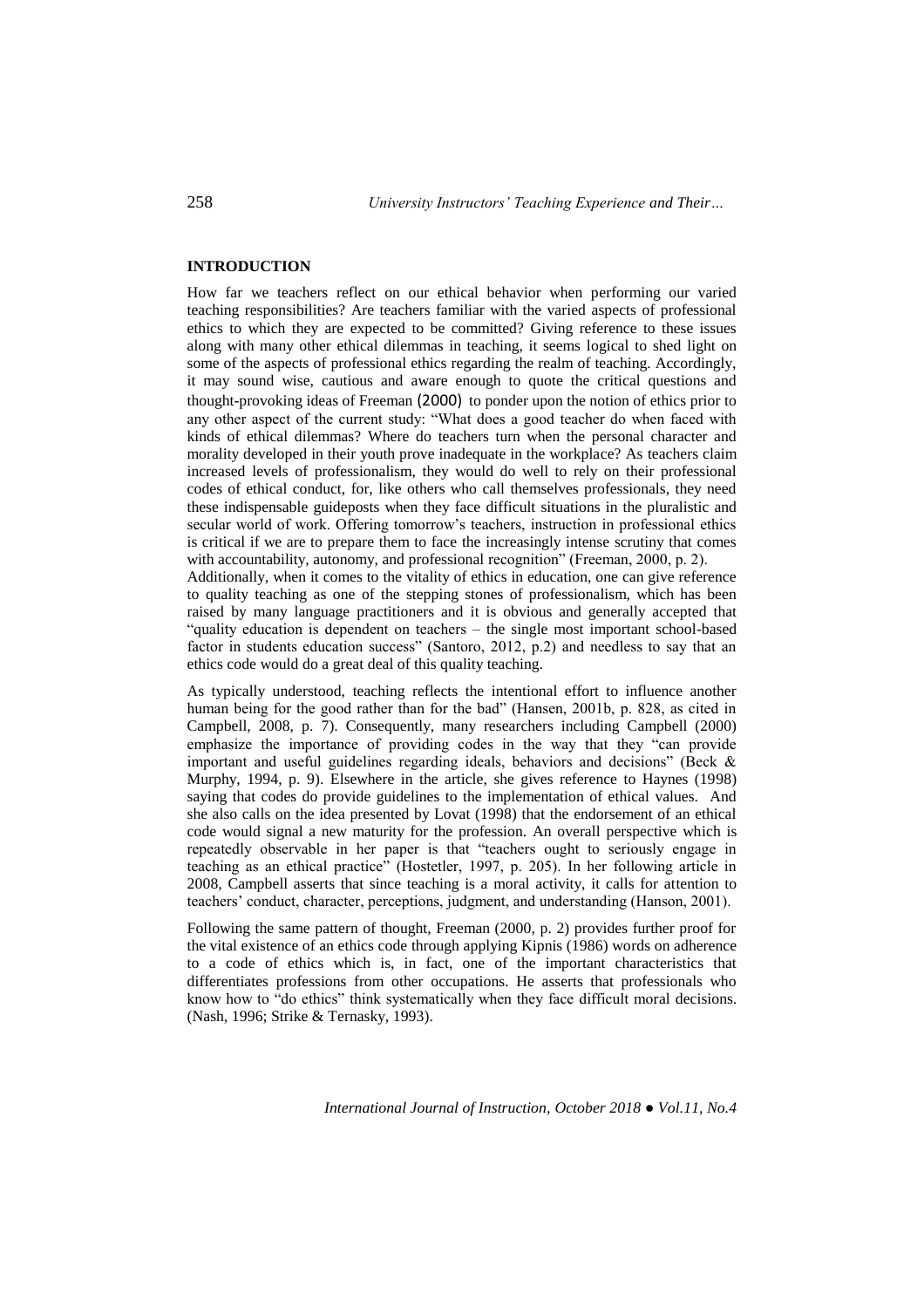Considering all the already discussed issues which are also among the ethical concerns of the EFL academic context of Iran, the core objective of the current study goes back to the fact that still we are observing teachers whose end product of their classes are not fully satisfying, despite the great number of classes they have taught and the huge amount of experience they are tagged with and the enormous number of workshops they have so far picked! Part of this failure, it seems, goes to either the academic contexts' not having a clear-cut set of ethical codes/guidelines for teachers, or teachers' lack of attendance and attention to such provided set of guidelines. Therefore, to investigate the probable relation between EFL teachers' perception of ethics and their years of teaching experience would be an essential step to be taken in the Iranian EFL academic context. Additionally, locating the probable areas/aspects of professional ethics that EFL university instructors declare to have the most and the least amount of awareness about, would be useful for future educational measurer which are necessary to be taken in order to design awareness-raising programs in this regard.

## **LITERATURE REVIEW**

#### **The Essence of Professionalism**

In their paper, toward an ethics of professional understanding, Tanchuk, Scramstad  $\&$ Kruse (2016) argue that "all moral agents, and thus professionals, share a fundamental and constitutive normative interest in correctly conceiving of their end (p. 2)". This means all professionals have got special role responsibilities and in order to maintain these responsibilities they need to have a good conception of their ends. Therefore, the need for professionalism ought to be reflected in any curriculum and this means teachers are advised to have a good understanding of who, what and how they teach and accordingly, under similar situations such a curriculum would make a significant difference in our sense of professional advocacy (Tanchuk et al., 2016). Moving further and beyond the curriculum, we might also locate other aspects which are crucial to one's professionalism and clearly will lead one to be called a professional. One of these intricate aspects that professionalism calls for is ethics and moral aspects of humans (teachers and learners in this regard). Following the same pattern of thought, in his article, Campbell (2008) claims that "the processes of teaching as an interpersonal journey are far more nuanced and layered than what the teacher's mastery of curricula and pedagogical techniques can fully enable. The mysteries of teaching demand attention to the intangibles as well, and such intangibles are morally and ethically infused; they may be perceived in the tone of voice a teacher uses to speak to a child, in the way a teacher justly adjudicates among competing needs and interests in the classroom, in the way a teacher selects resources with care, evaluates student work with honesty and respect, and conducts his or her daily practice with honor, diligence, fairness, and compassion. Taken together, then, ethics and teaching seem inherently compatible and unavoidably intertwined" (p.2). Accordingly, if one cares to be called a good teacher, he needs to care for professionalism and undoubtedly, ethics is one of the stepping stones in professionalism. A proof to this is the claim proposed by Sockett (1992) that "as professionals, teachers strive to understand and uphold the moral imperatives embedded in their work" (as cited in Campbell, 2008, p. 6).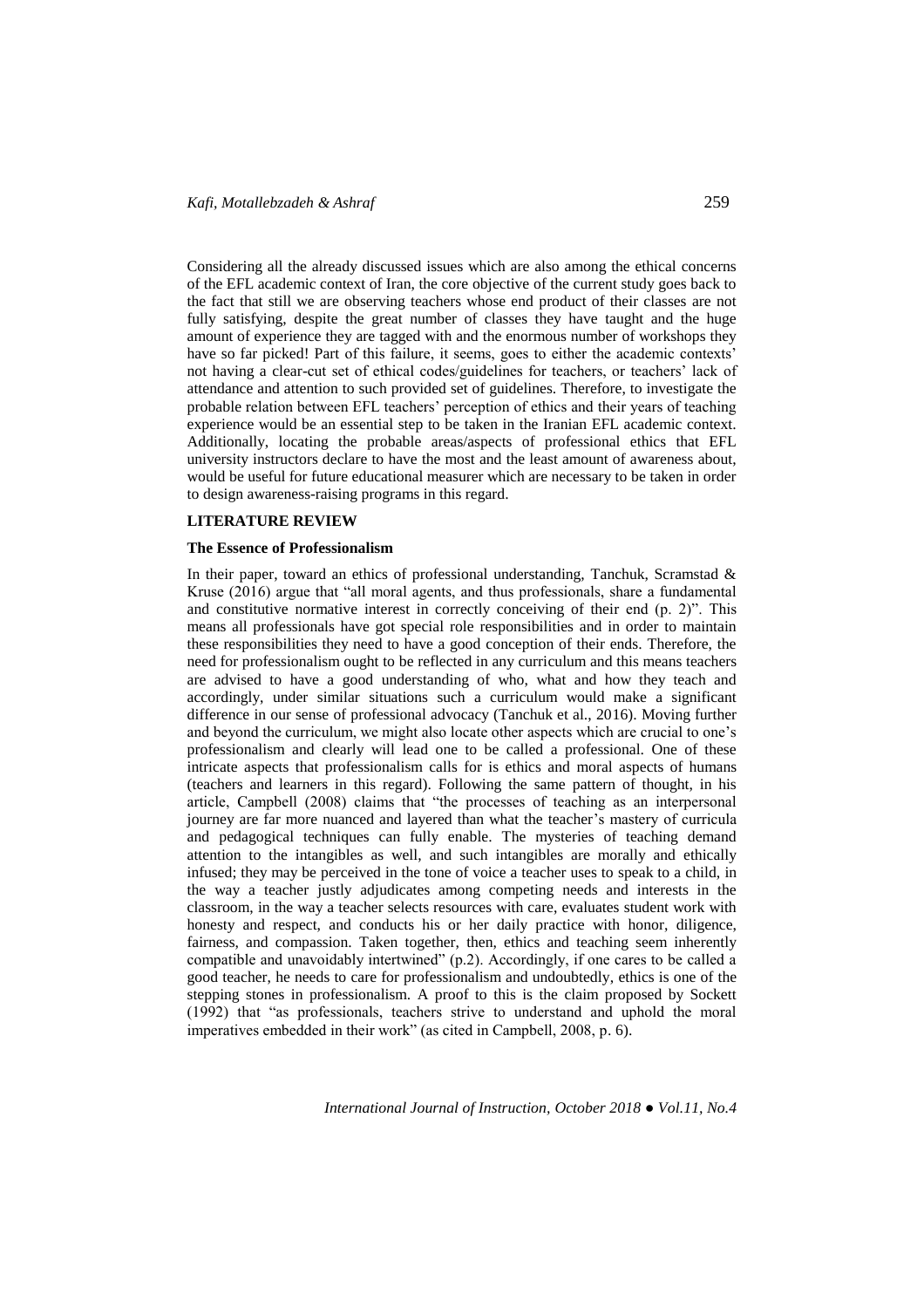### **What an Ethics Code Mean in an Academic Context**

The Australian College of Education Code of Ethics (1987) asserts that while there exists a wide variety and diversity in beliefs among members of a community, "there is present in the community of educators a sufficient measure of agreement on values to permit a statement of broad principles regarding professional conduct to function both as guidance and ideals for members" (p.8, as cited in Campbell, 2000). Likewise, as cited in the code of ethics provided by University of South California, "ethical behaviour is predicated on two main pillars: a commitment to discharging our obligations to others in a fair and honest manner, and a commitment to respecting the rights and dignity of all persons. As faculty, staff, students, and trustees, we each bear responsibility not only for the ethics of our own behaviour, but also for building our university's stature as an ethical institution" (p.1).

Central to this code as well as any code of ethics, prepared for an academic context, lies a constant concept that encourages the members to "promptly and openly identify and disclose conflicts of interest on the part of faculty, staff, students, trustees, and the institution as a whole, and also to take appropriate steps to either eliminate such conflicts or insure that they do not com-promise the integrity of the individuals involved or that of the university" (as cited in the code of ethics of university of Southern California, p.1).

It is also an engaging point to be born in mind that academic ethics code need to highlight members of the community are demanded to distinguish between ethical behaviour and other types of behaviour such as legal behaviour. On top of this, in terms of avoiding the harassment, mistreating, belittling, harming or taking advantage of any one of the members of the academic society, along with signifying the institute's lack of tolerance for scientific fraud, plagiarism, misrepresentation, cheating or discriminations are among the prominent themes that an ethics code for an academic context is expected to illustrate.

On the other hand, inspiring positive attitudes need to be the stepping stones of any academically relevant code. Such behaviours as mutual respect, dignity and trust, as well as fostering cooperation, encouraging influential critical thinking and taking full responsibility as a community member, ought to be re-enforced among the ethical themes of an academic code of ethics.

More importantly, a code of ethics covers "the ethical identity of the institution including how it understands and articulates its values - as well as how those values are embodied in policy and practice. Hence ethical principles apply to any and all of an institution's operations, from purchasing and estate management to research and teaching" (as stated in the paper on Ethics Matters by the Council for Industry and Higher Education, p.9). Therefore, one might expect an ethical code to go beyond an institution's legal responsibilities mostly try to apply it to the conduct of individuals and the organization as a whole.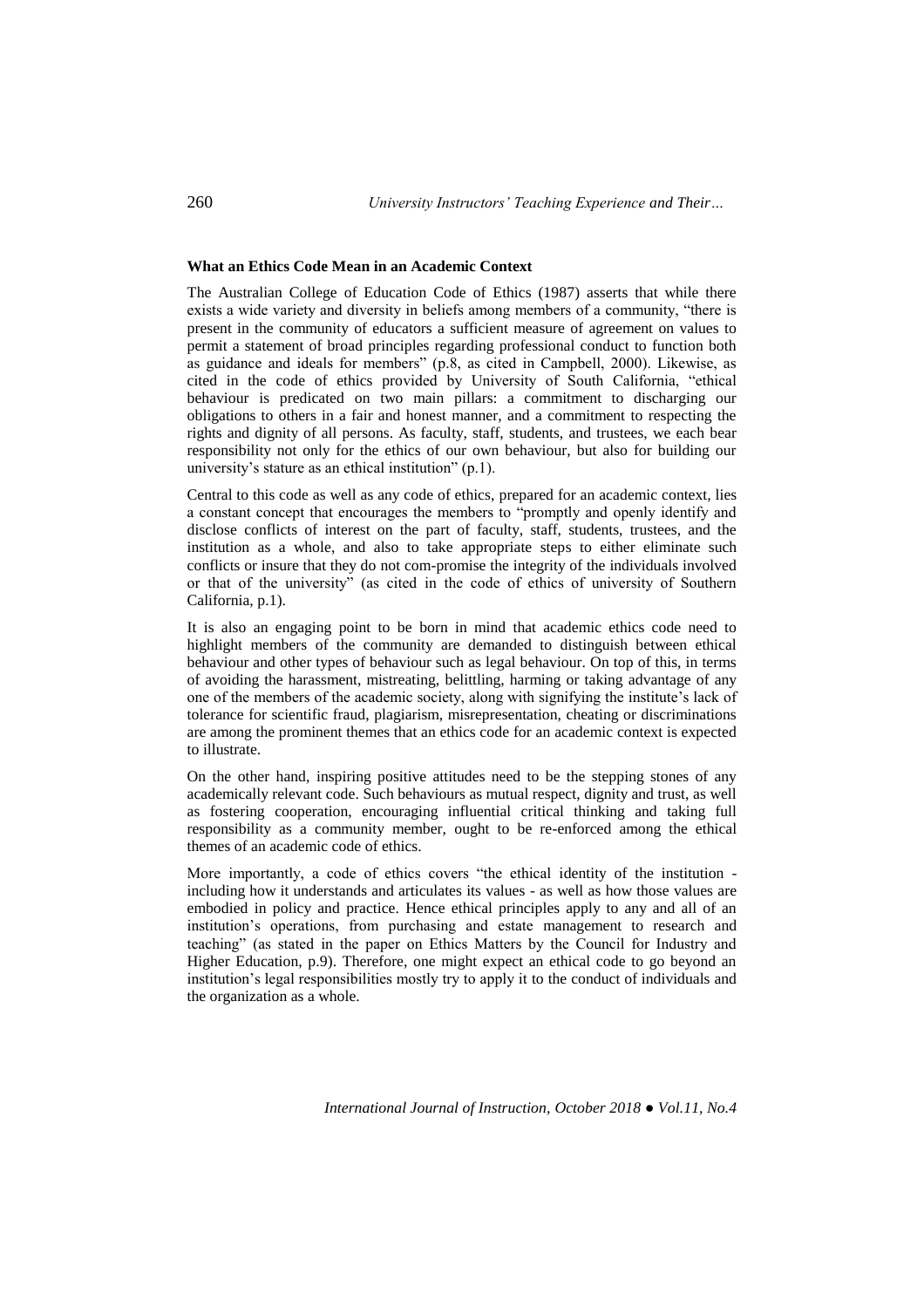## **Theoretical Frameworks & Concepts on the Components of a Code of Professional Ethics**

As the review on components of code of ethics across varied organizations as well as academic contexts depict, the underlying implication of almost all the aforementioned codes are similar and many of the themes recur throughout all their items.

Since the prominent scope of the current research was to provide a model of code of professional ethics based on the instrument and the study which was carried out by Kafi, Motallebzadeh and Ashraf (2017), a close analysis of how they presented a code of professional ethics is established hereby. In their article, they went through a thorough analysis of the available literature and varied samples of codes of ethics presented by various universities inside the country as well as overseas. Some of the codes they underwent for thorough analysis included the following;

- Code of Ethics by Cambridge University Press
- Ethical Code for Research by University of Cambridge-School of Technology
- The Code of Ethics of the University of Southern California
- Code of Conduct by Brown University
- Code of Ethical Conduct by NYU (New York University)
- University Code of Conduct by University of Illinois
- Code of Ethics by University of Iceland
- Radford University Code of Ethics
- Code of Professional Ethics by ISACA
- Code of Ethics for Educators by Association of American Educators
- University of Virginia Code of Ethics
- Australian College of Education Code of Ethics
- Al-Zahra University code of Ethics
- Fani-Herfeii Center of Education

Having studied all the aforementioned codes, Kafi et al. (2017) concluded that these codes were designed and postulated in either of the two following ways;

- The code was designed in an item-wise manner in which one could find a list of notions with no mentioned relevance to the construct they were describing.
- The code included some constructs followed by a paragraph which explained what is meant by that construct.

However, since a code sounds better to be designed in a way that is easy to announce in educational publics, quick to go through, and catchy to remember, they opted a mixture of the above two patterns for designing the code. That is, a code which sets out the prominent educational *constructs* each of which is explained through some *items*.

To come up with appropriate constructs/components for the code, available codes of ethics and the available frameworks were both considered in the selection process.

One of the theoretical frameworks that paved the way for these researchers to come up with a sound decision for choosing the most prominent components of an ethics code was the research by Campbell (2000) which singled out six types of relationship that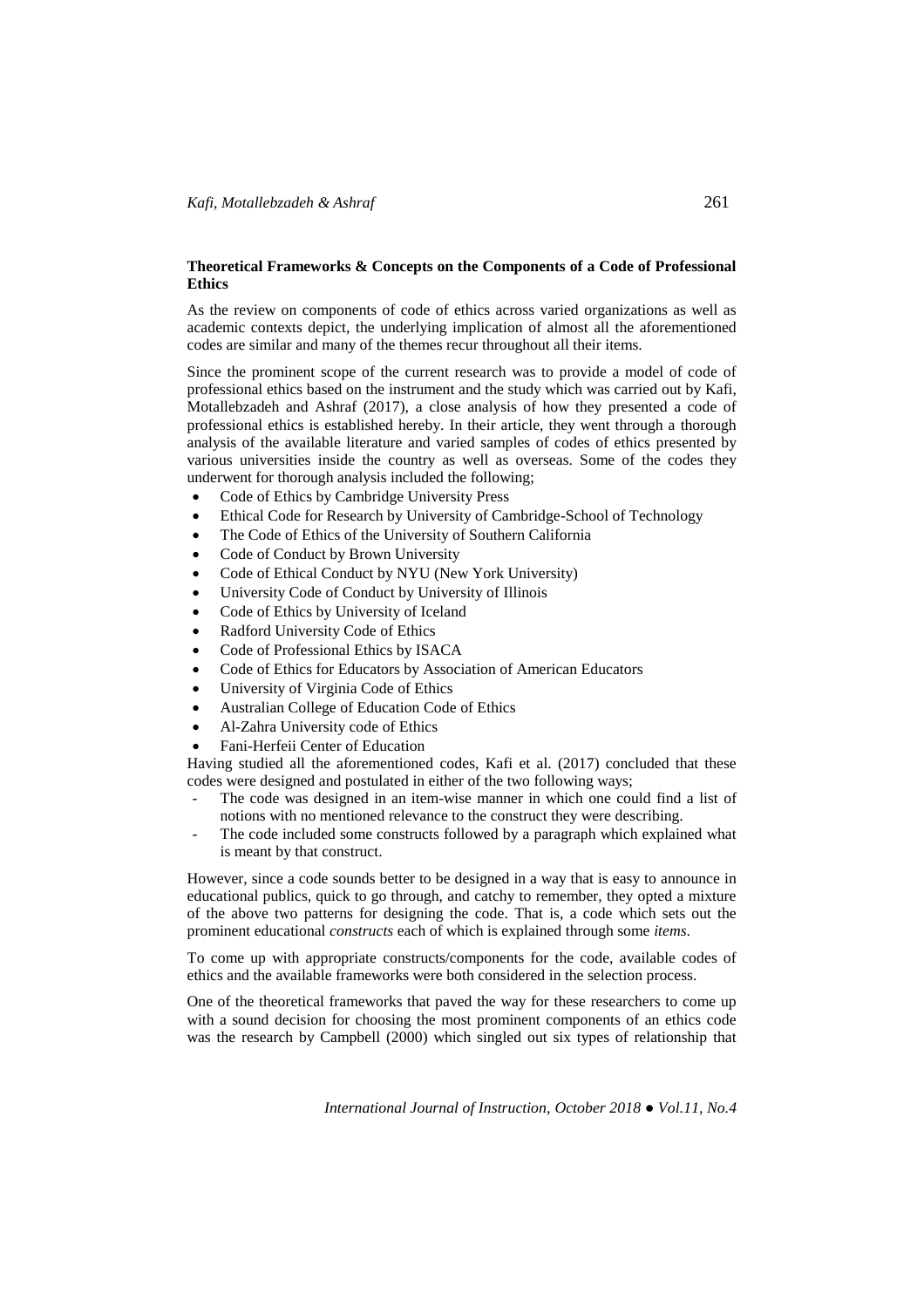teachers are involved in during the course of their work. These six types include the connection of the teachers with "students", "other teachers", "principle and school administrator", "the school", "parents or community" and to "self". Since some of these relations seemed to overlap, this categorization came as an aid to the researchers to put these connections under four major constructs as "learners", "organization", "society" and "profession".

However, from among other available relevant frameworks applicable for academic contexts, the thought pattern postulated by Waldo (1956) seemed the wisest to rely the basis of their research on. The reason this framework was opted rooted in the fact that his model/book is believed to "have done much to broaden the horizons and deepen the intellectual content of academic public administration in the United States as well as many other educational centers" (Chester, 1958, p.238).Therefore, the model was used as a pattern of thought and a kind of mind set for accumulating more data relevant to a code of professional ethics. In Waldo's model, there existed twelve kinds of occupational commitment which cover any aspect of ethics in occupations. However, since the scope of their study centered on ethics in academic contexts (universities), the four components which were directly in line with education were opted as the main constructs. These included Commitment to Society, Commitment to Organization, Commitment to Learners, and Commitment to Profession.

Later on, to make sure of the validity of the selected constructs, a comparison was drawn between these opted constructs and the constructs available in other codes of ethics. Similar components/constructs existed in some of the available codes. For instance, the code of ethics for university of Iceland included principles such as "responsibility with regard to society", "responsibility towards the University of Iceland (organization)", and "mutual responsibility of teachers and students". Another reference was given to the code of ethics for educators postulated by the Association of American Educators which embraced similar notions such as "ethical conduct towards students", "ethical conduct towards parents and community", and "ethical conduct towards performance".

To maintain a clear illustration of what each of these prominent components of an ethics code mean, these researchers provided a comprehensive elaboration on each of the four components, considering both the literature and the immediate academic contexts of this research (as cited in Kafi et al., 2017):

**-** Commitment to Learners: Following Campbell's (2000) lane of thoughts in her ethics code, in any educational setting, talking about a teacher's commitment to learners/students might refer to "teacher' s demonstration of care, commitment and empathy for students as well as the equitable and respectful treatment of them" (p.6).

**-** Commitment to Profession: " having more to do with knowledge of curriculum and pedagogy, achievement, the promotion of learning environments, and the inclination to engage with others to effect change"(p.6) are pin pointed by Campbell (2000) as some of the feature a teacher is expected to follow if he/she cares to stand out as a professional .

**-** Commitment to Organization: As Campbell (2000) illustrates, the school, organization or the district for which a teacher is working, employs or sometimes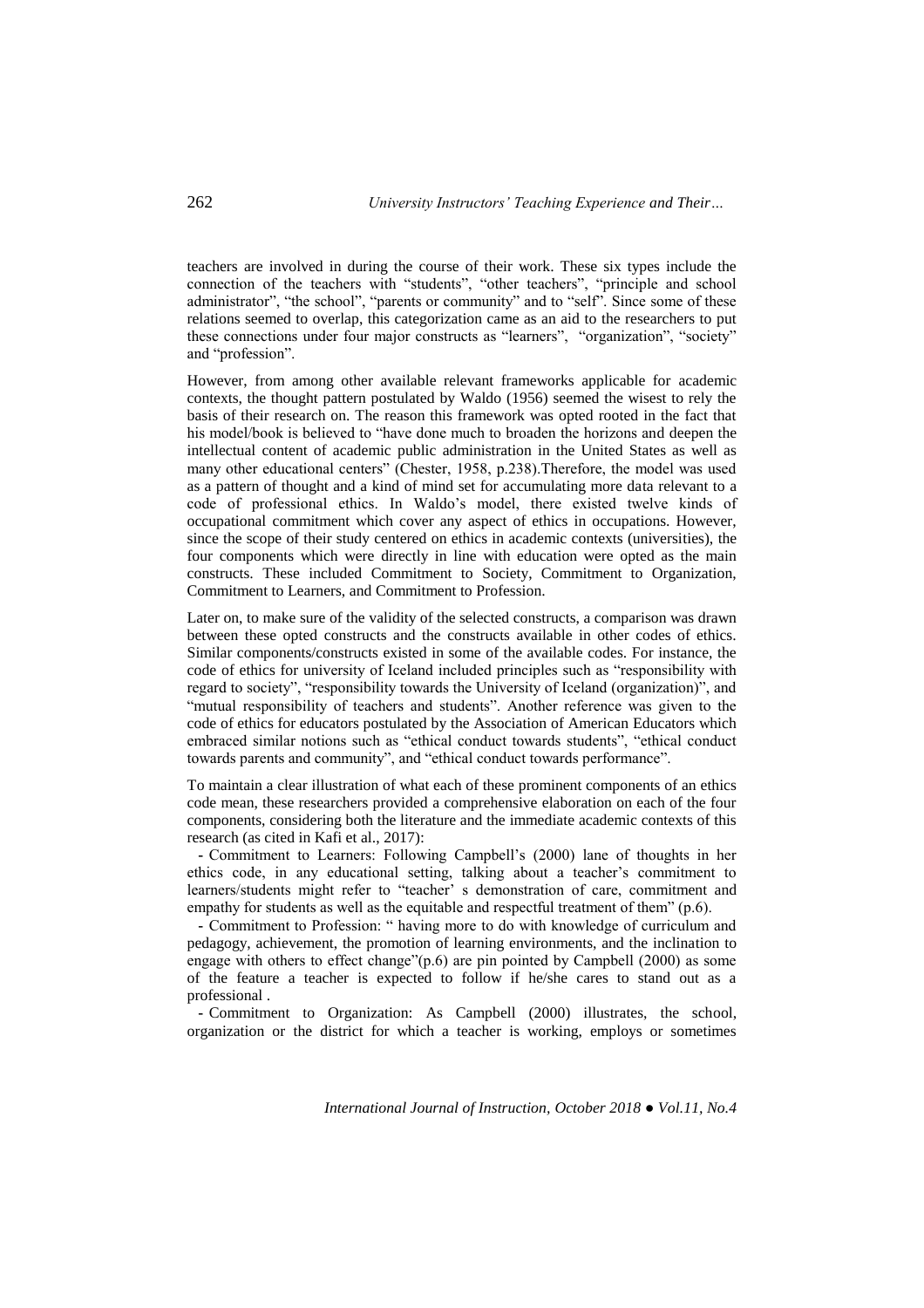establishes official job expectations for their employees. Consequently, teachers, as members of such institutions are to demonstrate faithfulness, honesty and a sense of responsibility to whatever aspect of their profession which might directly or indirectly harm/benefit the well-being of the organization.

**-** Commitment to Society: As the Forum on Education Abroad (2008) states in its code of ethics, "by the very nature of education and engaging host societies in myriad ways, teachers need to demonstrate commitment , respect and sensitivity to some societal issues including differences between local cultural norms and those of the home culture, awareness of the program's impact on the local community, commitment to creating sustainable local relationships that are mutually beneficial, and an effort to minimize any negative effects on the society, effective orientation of students, faculty and staff so that they are aware of applicable host and home country ethical and legal practices, and understand the society, in order to avoid actions that negatively impact that society or the image of the home country" (As cited in the Forum of Education Abroad, 2008, p.14).

Therefore, the aforementioned four constructs were opted for the code of professional ethics in their study and later on, relevant items for each of the constructs were extracted out of the available literature.

#### **Research Questions**

- 1. Which of the four components of the code of professional ethics EFL instructors declare to be the most important?
- 2. Is there any relationship between Iranian EFL university instructors' teaching experience and their perception of professional ethics?
- 3. How would a model of code of professional ethics look like based on EFL university instructors' understanding of professional ethics in teaching?

## **METHOD**

### **Participants**

The participants in this research included 200 university instructors teaching B.A., M.A. or PhD programs of English; either translation, teaching or literature. These teacher participants were mostly the ones teaching at Non-Profit universities (40%), Azad University (33%) and State universities (13%). 55 percent of these participants were female and 45 percent included male instructors. Majority of them (72%) had an age range of 31- 40 and 21 percent of them were aged between 41 and 50.

Majority, 66 percent, of the attendants were PhD students and 34 percent possessed an M. A degree in either of the three fields of English. As for their teaching experience, 36 percent had an experience of over 15 years and 30 percent were categorized as having 10 to 15 years of experience. Lastly, 65 percent of the instructors possessed an English proficiency level of Excellent and 35 percent declared to have an English proficiency level of very good in the field. The data collection throughout the current study commenced in September 2017 and ended in December 2017. A demographic analysis of the participants is provided in Table 1.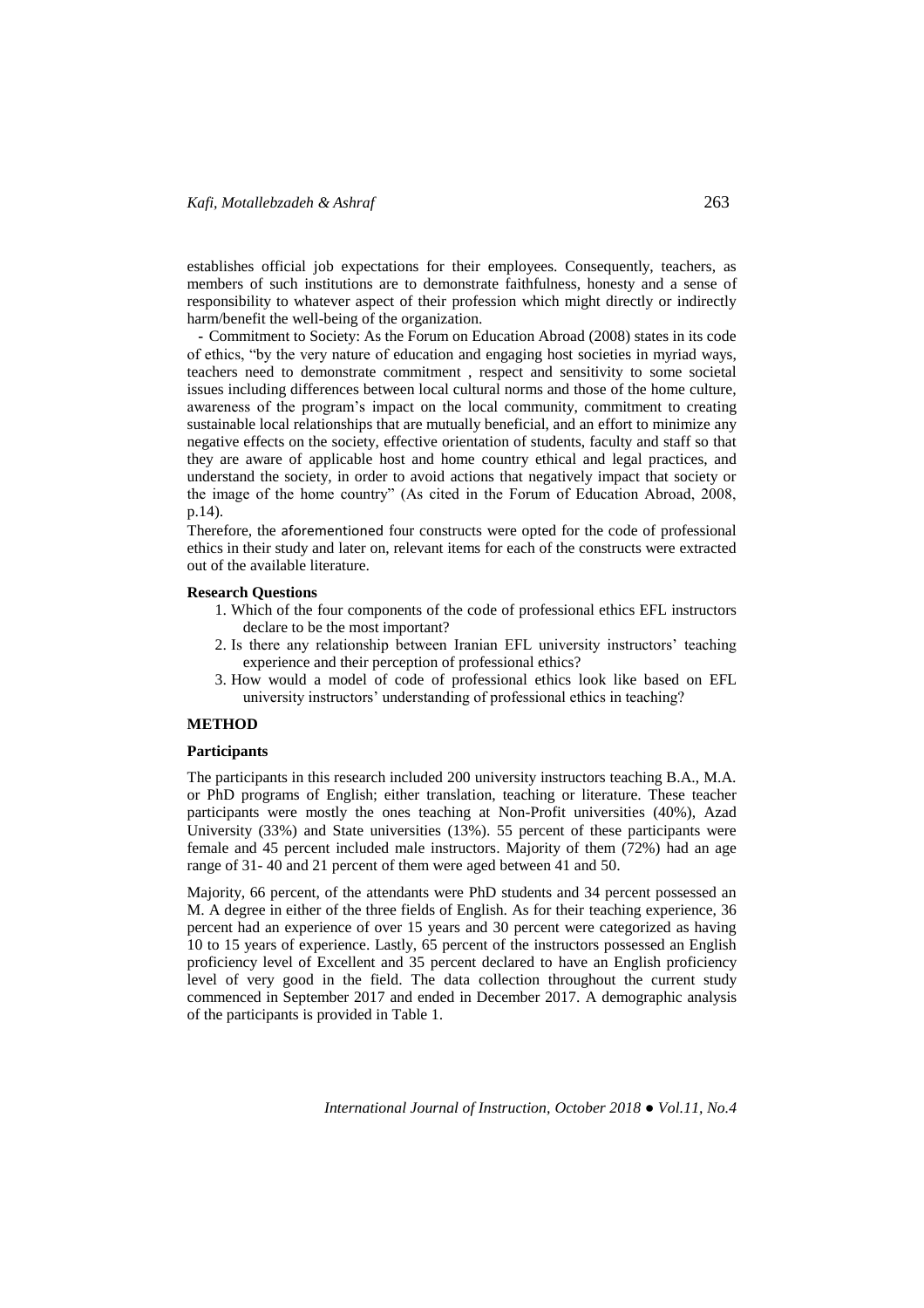| Table I                                 |  |  |
|-----------------------------------------|--|--|
| Demographic Profile of the Participants |  |  |

|                               |                            | Category           | Frequency | Percentage |
|-------------------------------|----------------------------|--------------------|-----------|------------|
|                               | Gender                     | Male               | 90        | 45.00      |
|                               |                            | Female             | 110       | 55.00      |
| $\mathfrak{D}_{\mathfrak{p}}$ | Age                        | 31-40              | 144       | 72.00      |
|                               |                            | $41 - 50$          | 42        | 21.00      |
| $\mathcal{R}$                 | <b>Educational Status</b>  | M.A                | 68        | 34.00      |
|                               |                            | <b>PhD</b> Student | 132       | 66.00      |
| $\overline{4}$                | <b>Teaching Experience</b> | $5-10$             | 52        | 26.00      |
|                               |                            | $10-15$            | 60        | 30.00      |
|                               |                            | Over 15            | 72        | 36.00      |
| 5                             | Province                   | Tehran             | 42        | 21.00      |
|                               |                            | Khorasan Razavi    | 140       | 70.00      |
|                               |                            | Others             | 18        | 09.00      |
| 6                             | University                 | Azad               | 66        | 33.00      |
|                               |                            | Non-Profit         | 80        | 40.00      |
|                               |                            | <b>State</b>       | 26        | 13.00      |
|                               | <b>English Proficiency</b> | Very good          | 70        | 35.00      |
|                               |                            | Excellent          | 130       | 65.00      |

#### **Instrumentation**

## **Questionnaire on Professional Ethics in Teaching (QPET)**

The QPET questionnaire was a validated and reliable researcher made questionnaire designed by Kafi et al. (2017). Designing this instrument included several stages. As was explained earlier in the study, once the components of the ethics code along with its sub-items/sub-categories were extracted based on the available literature as well as the available codes of ethics, the accumulated content was localized through a structured interview they ran with 50 EFL university instructors. This means that any notion which was highly frequent among teacher participants was added to the current code of professional ethics. At the same time, there existed some notions mentioned by teachers which were already extracted from the literature and this localization process crosschecked the content validity of the code as well. Finally, the modifications to the code were also cross-checked and verified by two experts in the field once the final draft was presented.

Afterwards, the code of professional ethics was used in order to change it into a tool for checking university instructors' understanding of professional ethics in teaching. The questionnaire covered all the four categories of the code of professional ethics, namely as Teachers' Commitment to Learners, Teachers' Commitment to Society, Teachers' Commitment to Profession, and Teachers' Commitment to Organization. Each category embraced 11 to 20 items which compromised a sixty one-item questionnaire through a Five-point Liker Scale.

However, since the researchers did not aim to give the teacher participants a pattern of thought or direct/influence their answers in any way, the titles for all the four categories were eliminated and the questions of all those four categories were fairly distributed throughout the questionnaire so as to accumulate more valid and un-biased answers.

Table 1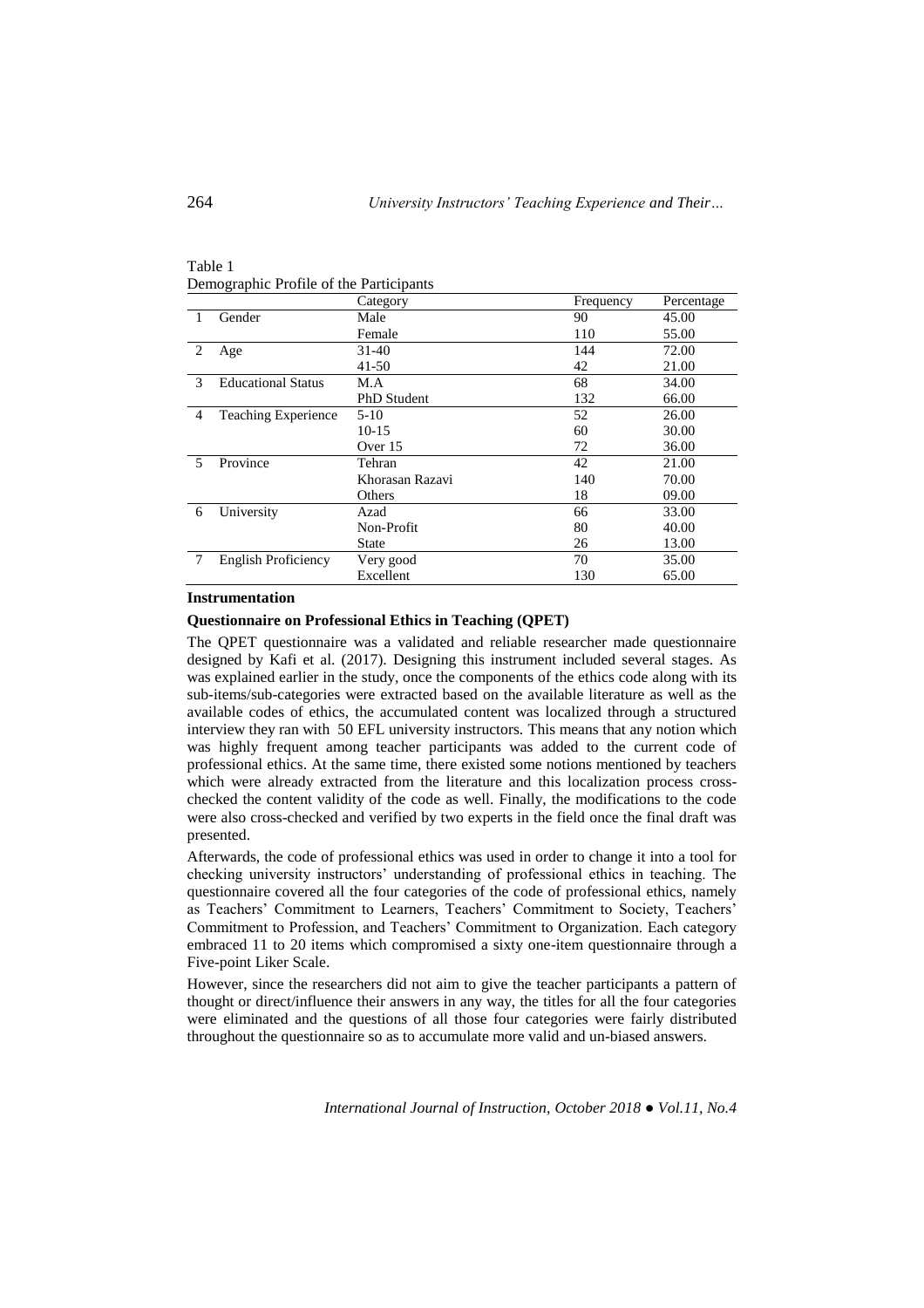Considering the validation process of the questionnaire two approaches were taken; expert validation and construct validation. As for the expert validation, once the four categories of the code and the sub-items of each category were extracted out of the related literature, two experts in the field were asked to review the items and give comments on either the notions, the wording of the statements, the relevance of each item to its category, or any other crucial point and the required modifications were applied accordingly. Following this, the researchers went for the localization process of the questionnaire and when the procedure was fully and completely carried out and new items were added to the previous version, once again the revised questionnaire was handed in to the same two experts and they checked the consistency of all the items to their relevant category, the wording of the statements and appropriate modifications were also carried out. Besides, this process could stand as investigating the content validity of the code.

Regarding the statistical construct validation and the reliability of the instrument, they deployed PLS\_SEM smart software and various means such as Convergent Validity, Discriminant Validity, Factor Loadings and Cronbach Alpha were used. The results of all the adopted data analysis procedures stood for the questionnaire to be reliable (an index of above 9 for all the four components of the questionnaire) and through the validation process, two of the items were removed from the inventory and the questionnaire ended up in 59 items on a five point Likert scale (Kafi et al., 2017).

## **Study Design**

As the researchers' primary purpose was to focus on the probable relation between EFL university instructors' understanding of professional ethics and their teaching experience and the study enjoys relevant statistical techniques, the design is expost-factorial. This means, the purpose is to control the product and not the process of the study.

## **FINDINGS**

Considering the first and the second research questions which centered on quantitative means, the very first measure needed to be taken, was to estimate the normality of the data and based on the obtained results, the appropriate data analysis measures were opted for the study. Kolmogorov-Smirnov was therefore applied through SPSS software and the results are depicted in Table 2.

#### Table 2

Kolmogorov-Smirnov Results of Normality

|                            | Teachers'   | Teachers'     | Teachers'  | Teachers'            | Professional |
|----------------------------|-------------|---------------|------------|----------------------|--------------|
|                            | Commitment  | Commitment    | Commitment | Commitment to Ethics |              |
|                            | to Learners | to Profession | to Society | Organization         |              |
| Kolmogorov-Smirnov Z 3.089 |             | 2.198         | 2.869      | 1.995                | 1.575        |
| Asymp. Sig (2-tailed)      | .000        | .000          | .000       | .001                 | .014         |
| N                          | 200         | 200           | 200        | 200                  | 200          |

Regarding the results, since all the four variables of the study (commitment to learners, profession, society and organization) possess an Asymp sig of smaller than 0.05 (.000, .001 and .014), the distribution of the variables is not normal and therefore nonparametric means of data analysis were applied.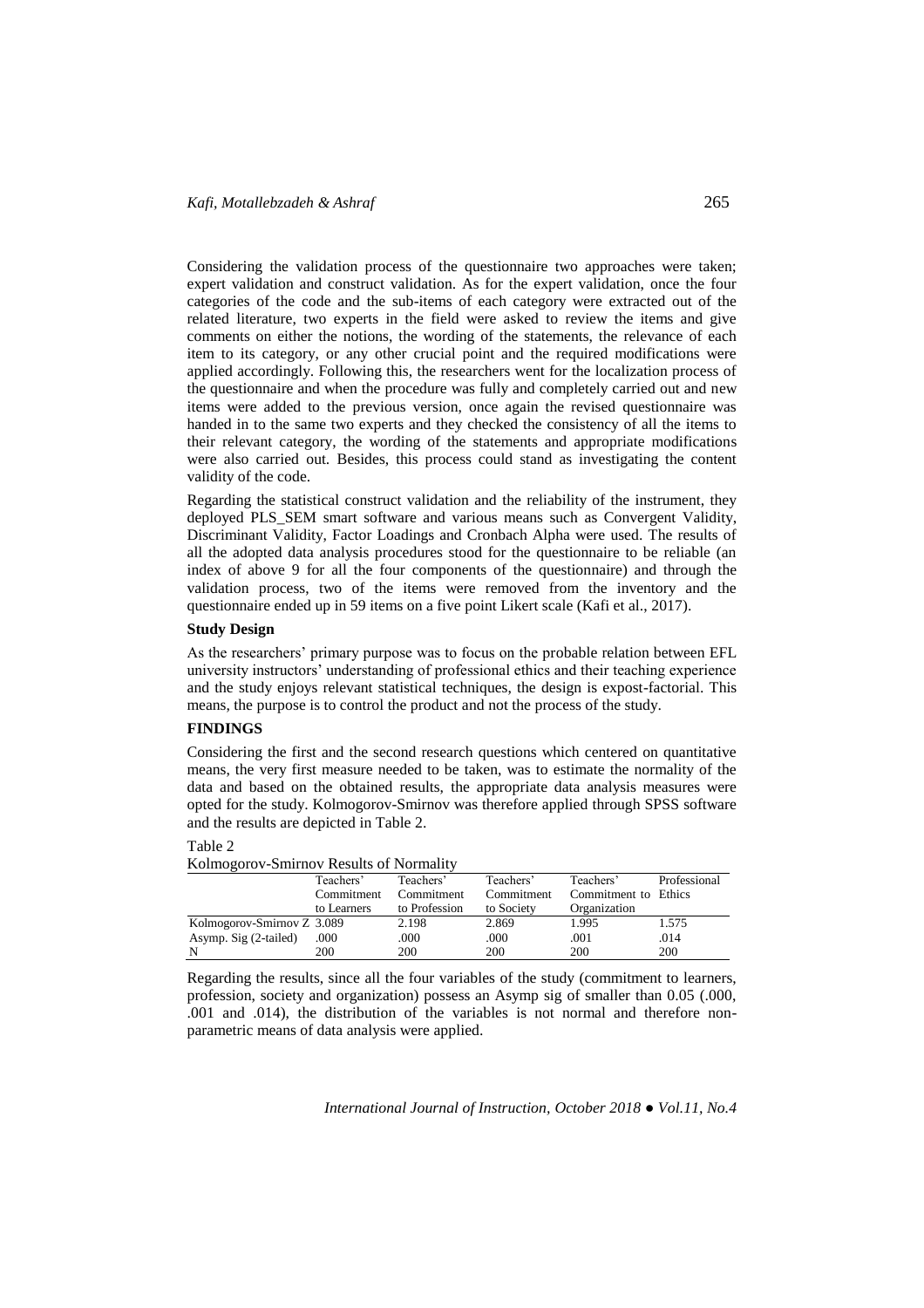To deal with the first research question which centered on prioritizing the four components of the code of professional ethics based on EFL instructors' responses, Friedman Test was applied through SPSS software and the results are presented in Table 3.

Table 3 Friedman Test Rank Order Results

|                                          | Mean Rank |
|------------------------------------------|-----------|
| Teachers' Commitment to Learners         | 2.77      |
| <b>Teachers Commitment to Profession</b> | 2.50      |
| Teachers' Commitment to Organization     | 2.40      |
| Teachers' Commitment to Society          | 2.34      |
| Asymp. Sig                               | .001      |
|                                          | 200       |

Using Friedman Test, the variables of the study are ranked in the order of importance based on their means. Thus, this could help the researchers locate the fact that which of the four components of professional ethics gained the highest mean based on the responses gathered from EFL instructors. According to Table 3, from among the four components of the code of professional ethics, Commitment to Learners, Commitment to Profession, Commitment to Society and Commitment to Organization, stand from the most to the least important constructs of professional ethics based on the responses provided by EFL instructors. Besides, Table 3 stresses the significance of the difference between the means for each of the four variables (0.001< 0.05). Therefore, EFL instructors' lack of awareness about the other two aspects of code of professional ethics (Commitment to Society and Commitment to Organization) is highlighted.

This finding is close to the research carried out by Salehnia and Ashraf (2015) who found out that 'respect to the institution's principles', as one of the principles of professional ethics, possessed the least amount of correspondence with students' level of self-esteem. Therefore, they also highlighted the fact that promoting ethics in the organization not only creates a favorable environment for increased productivity, but also has a more effective role in society.

Dealing with the second research question which aimed at investigating the probable relation between EFL instructors' teaching experience and their understanding of professional ethics, Pearson Correlation was employed and the results are depicted in Table 4.

|                            |                            | Teaching<br>Years of | Professional |
|----------------------------|----------------------------|----------------------|--------------|
|                            |                            | Experience           | Ethics       |
| Years of                   | Pearson Correlation        |                      | .015         |
| <b>Teaching Experience</b> | $Sig. (2-tailed)$          |                      | .836         |
|                            |                            | 200                  | 200          |
| Professional Ethics        | <b>Pearson Correlation</b> | .015                 |              |
|                            | $Sig. (2-tailed)$          | .836                 | $\cdot$      |
|                            |                            | 200                  | 200          |

### Table 4  $P_{\text{event}}$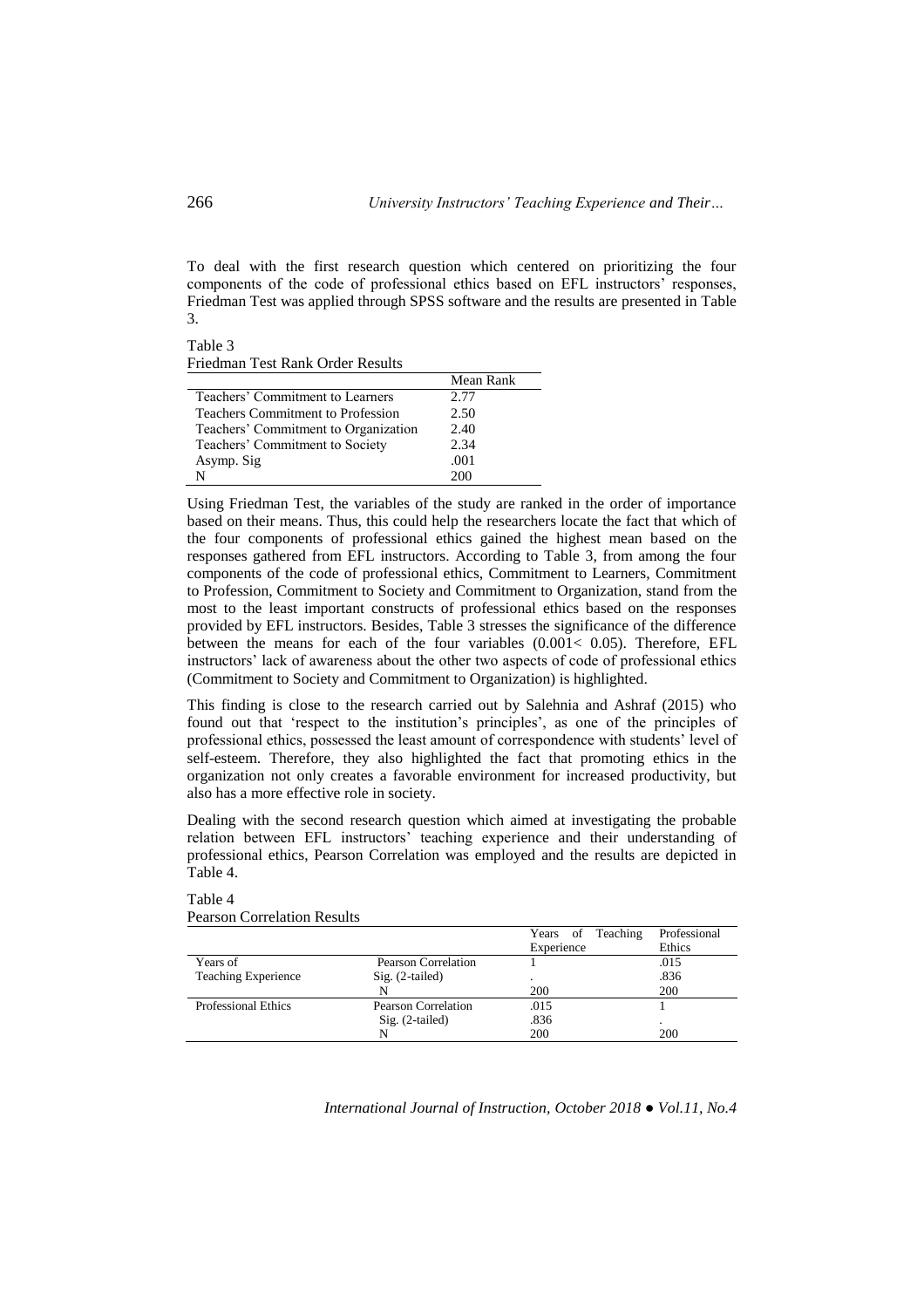As depicted in Table 4, the sig.  $(0.8)$  is larger than the level of significance  $(0.05)$ ; therefore, there did not exist a statistically significant relation between instructors' teaching experience and their professional ethics. This means, though teaching experience can affect a person's sense of professional ethics, there is no guarantee to claim that whoever possesses a high level of working experience will necessarily possess a good understanding of professional ethics.

This outcome proved the opposite as compared to another study which was carried out on 200 female teachers in India (Kumar & Kaur, 2014). In their case, the Pearson correlation proved there existed a statistically significant relation between teachers' teaching experience and their professional ethics which means in case of those female Indian teachers, 'professional ethics grow with experience.' This might be rooted in some individual, societal or even cultural differences.

The concluding point goes to the third research question which centers on postulating a model of code of professional ethics based on EFL university instructors' understanding of ethics in teaching. All the data analysis procedures and findings previously adopted throughout qualitative means by Kafi et al. (2017) and the quantitative means established in the current study proved similar outcomes. Analyzing EFL instructors' ideas about components of a code of professional ethics for an EFL context by Kafi et al. (2017) and investigating the rank order to establish the importance of the four components of code of professional ethics based on quantitative data in this study, all stood out for the importance these instructors attached to the kind of responsibility and commitment they have towards their learners and their profession respectively. However, when it came to their understanding of the kind of commitment they needed to have towards their society and towards the organization they were working for, almost no significant responses were accumulated. This fact calls for some instructional, as well as awareness-raising programs regarding the other two aspects of professional ethics in teaching. Therefore, enriching the current study based on the accumulated data, the following model of code of professional ethics for EFL university instructors is postulated in Figure 1.



Figure 1

Model of Code of Professional Ethics for EFL University Instructors

As illustrated through Figure 1, Iranian university instructors' understanding of professional ethics in teaching, embraces at its heart the kind of responsibility and commitment they feel they have towards their learners, to whom they devote most of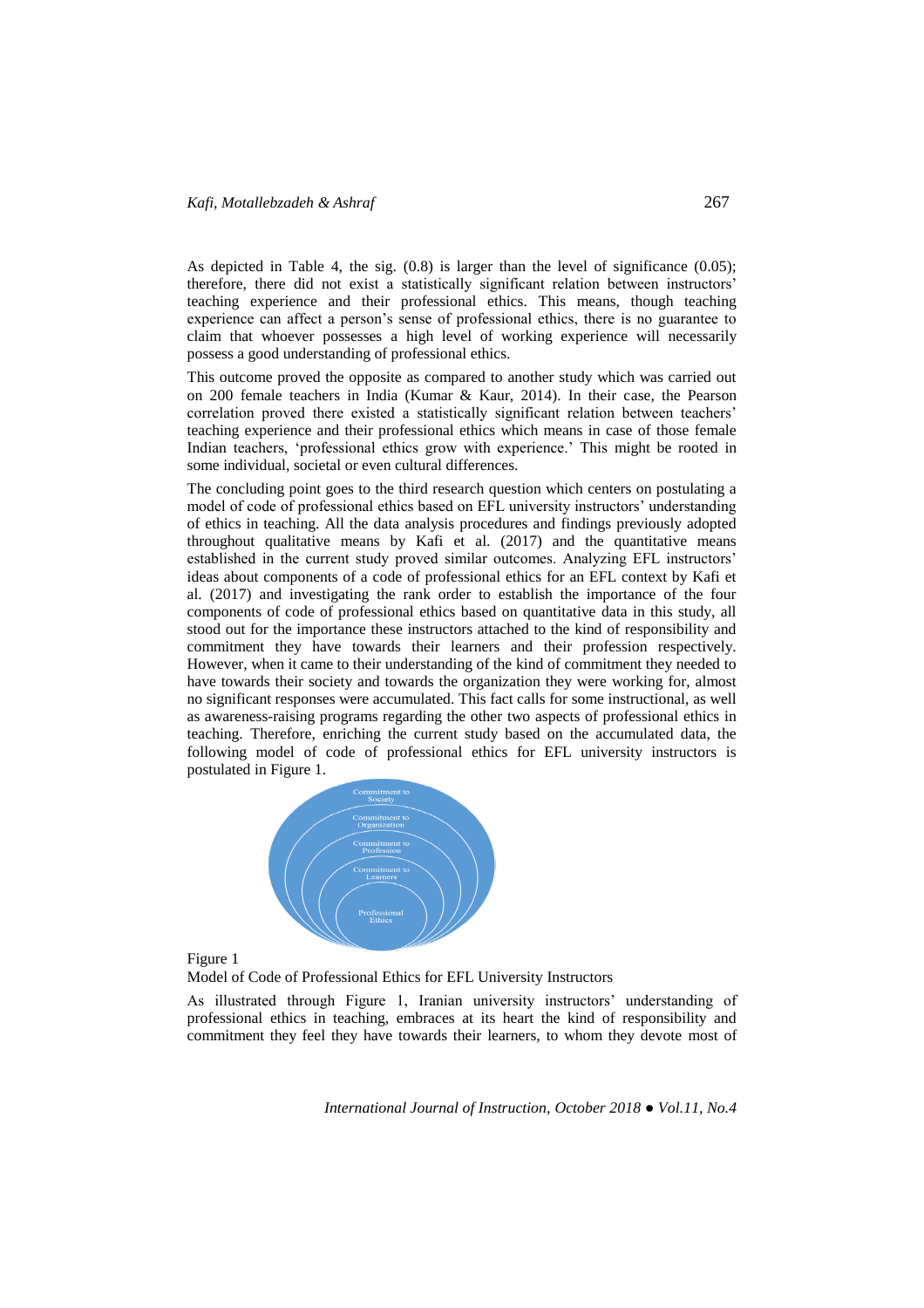their worries, energy, time, efforts etc., and on the other hand, stands the society as the least important concept they find themselves attached to! Seems the fact that learners of our classrooms, who are the members of the *society* to which they will soon return, is dramatically missing in the process of pursuing professional ethics in teaching! The postulated model can also find its roots in line with the outcomes of previous correlational studies in EFL contexts, namely as the ones carried out by Salehnia  $\&$ Ashraf (2015) as well as Ashraf, Hosseinnia & Domsky (2017), who all stressed the issue that respect and commitment to *institution* (*organization*) is the component which is missing in EFL teachers' understanding of professional ethics in teaching.

## **DISCUSSION AND CONCLUSION**

Reflecting on all the already discussed, it seems even more crucial than ever before, to consider ethical foundations in all and any educational context specifically universities which are considered as the birth place of novel thoughts as well as societal relations. This is even more of a necessity in EFL contexts which have very recently been in touch with the notion of ethics. The need for this action to be taken has also been highlighted by researchers including Strike & Ternasky (1993) who claim, "education to date it seems, has neither deliberate and systematic instruction in ethics nor an enforceable code of ethics" (p. 3) (as cited in Campbell,2000, p.19 ). Codes of ethics can be assumed as one of the best practical ways of providing teachers with the right intuition about how to approach various ethical concepts which might be relevant to students, colleagues, the organization or even the society. All this is needed cause as Campbell (1997) stresses, "professionals' sense of moral agency does not inevitably emerge as a result of their training and education, but instead needs to be developed in a deliberate way through the teaching of ethics to teachers" (as cited in Freeman, 2000, p.6) and the presence of a professional ethics code can be one such deliberate ways of raising teachers' awareness of ethical codes in education.

Regarding the very immediate outcomes of this study, it was revealed that university instructors possess a very limited world view and perception about professional ethics in teaching when it comes to the two components of 'commitment to organization and commitment to society'. This is because they probably have not taken the notion of professional ethics as a social-educational concept and this fallacy might be rooted in the fact that professional ethics and its products are not considered as a "value" in some educational communities. Therefore, the outcomes of this study highlight the fact that there needs to be some future measures taken by educational authorities to raise university instructors' awareness regarding those aspects of professional ethics that seem to be untouched by EFL instructors (commitment to organization & commitment to society). The postulated model of code of professional ethics and the presented instrument can both be applied as tools to enhance the awareness-raising process of the university instructors.

Another important point regarding the data analysis of the current study, is the notion of ethics not being experience-sensitive! This means ethics can be considered an individual factor before its being an important issue in teaching. Therefore, a teacher, experienced or not, may or may not follow ethical standards at his/her workplace which means being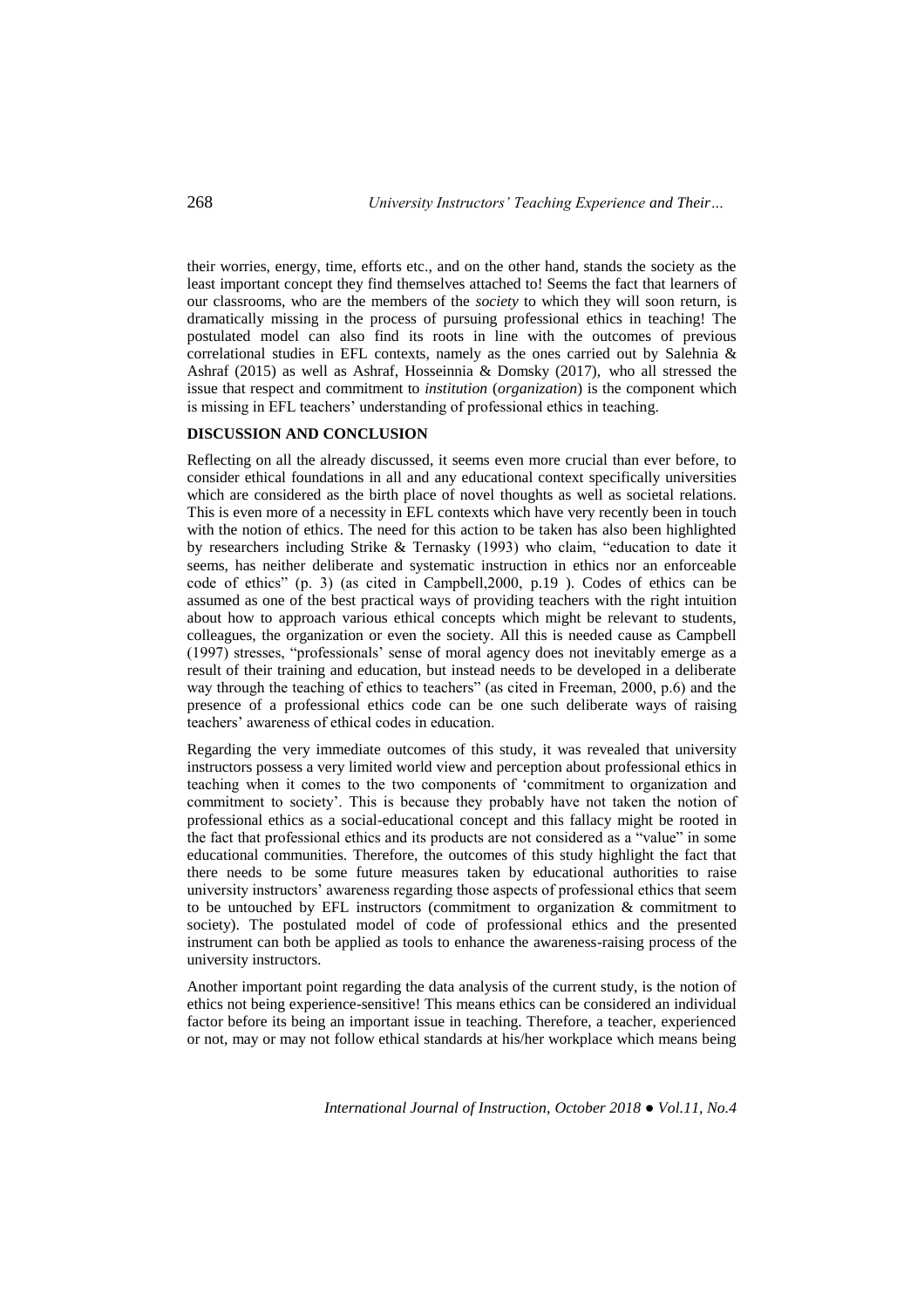experienced can be 'one' of the many factors that might affect a person being an ethical teacher. However, it is not a defining factor. Consequently, based on the outcomes of the study, it seems that there is no guarantee to claim that a highly experienced teacher is necessarily a professionally ethical one and also the other way around! This outcome proved the opposite as compared to another research which was carried out on 200 female teachers in India (Kumar & Kaur, 2014). In their case, the Pearson correlation proved there existed a statistically significant relation between teachers' teaching experience and their professional ethics which means in case of those female Indian teachers, 'professional ethics grow with experience.' This might be rooted in some individual, societal or even cultural differences.

#### **Future Research Directions**

To add to the knowledge repertoire of the practitioners, it could be quite worthy to investigate whether teachers working in private sectors, including language schools, also maintain the same world view regarding professional ethics in teaching. Besides all the above mentioned, there exists the need for holding varied sessions in which professional ethics, its concept at the level of universities and higher education, and its potential positive effects on EFL educational system be explicitly taught and teachers be well trained in the realm of ethics in education!

All in all, Also, as Hutchings (2016) stresses, "professionals are prepared to not only think about critical decision points, but also to discuss them with each other by applying a common framework of understanding and for that very reason, codes of ethics have been at the core of most professions for decades" (p.3). Accordingly, providing such ethical codes as well as direct and indirect instructions to EFL instructors about the notion of professional ethics, needs to be considered a priority for all educational organizations in the 21<sup>st</sup> century!

# **REFERENCES**

Ashraf, H., Hosseinnia, M., and Domsky, J. (2017). EFL teachers' commitment to professional ethics and their emotional intelligence: A relationship study*. Educational Psychology and Counselling, 2*(4), 1-9.

Australian College of Education. (1987). Code of ethics. As cited in Haynes, F. (1998). The Ethical School, London; Rutledge.

Beck, L., & Murphy, J. (1994). *Ethics in educational leadership programs: An expanding role*. Thousand Oaks, CA: Corwin.

Campbell, E. (1997). Connecting the ethics of teaching and moral education. *Journal of Teacher Education, 48(4),* 255-263.

Campbell, E., (2008). The Ethics of Teaching as a Moral Profession. Ontario Institute for Studies in Education, University of Toronto, Toronto, ON, Canada.

Campbell, E. (2000). Professional Ethics in Teaching: Towards the development of a code of practice. Cambridge Journal of Education, 30:2, 203-221.

Code of Ethics for Education Abroad, (2008). A Copyright from the Forum on Education Abroad.